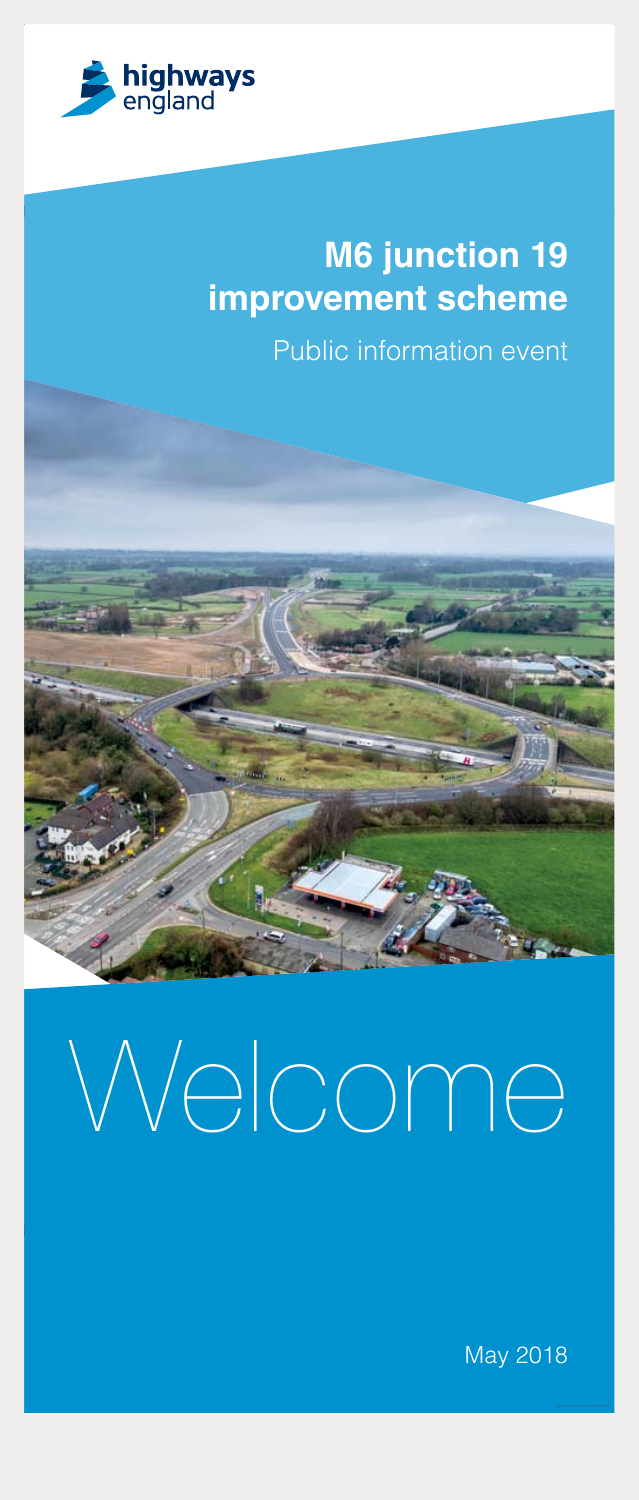

# About the scheme

Highways England's proposed scheme to improve junction 19 of the M6 is part of our<br>continued programme of investment in the continued programme of investment Strategic Road Network and will:

- **P** reduce congestion at the junction
- **n** improve safety for all road users
- **n** improve journey times
- support regional economic growth
- **offer increased connectivity to key roads** and areas
- continue improvements to Manchester's<br>southern access alongside southern access alongside improvements to the A556, the current M6 junction 16-19 smart motorway project and the proposed improvements to the M56 between junctions 6 and 8

We have taken on board the feedback you provided during the consultation on options in summer 2016. Three quarters of all respondents, including Cheshire East and Tabley councils, backed the option which includes a new bridge across the middle of the roundabout - where the M6 meets the A556.

Since the announcement of a preferred route in 2017, we have been developing further the detail of the scheme.

Our team is here today to answer you questions and provide more information. If you have any thoughts or concerns about our plans, please feel free to tell us in person or by filling in a response form and giving it to us. You can also fill in the response form online at:

s.gov.uk/M6-Junction19

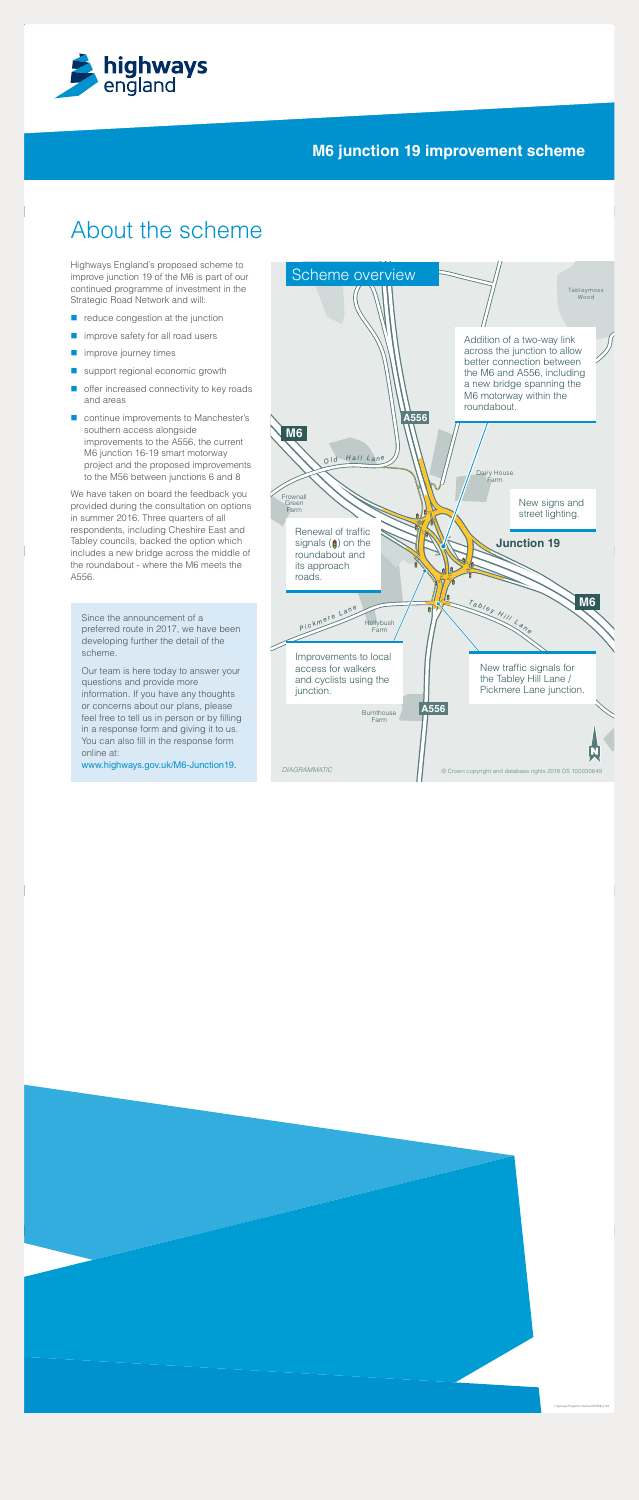

# Improvements to junction 19



### **Key features**

- The construction of a new bridge across the centre of the junction, providing two new dedicated links, one from the M6 northbound to the A556 northbound and the other from the M6 southbound to the A556 southbound.
- New toucan crossings to help pedestrians and cyclists cross the junction.
- Improvements to local access for pedestrians and cyclists with widening of the existing footway around junction 19 to create a shared use facility with links to existing routes to the north and south.
- Renewal of traffic signals and road signs on the roundabout and its approach roads.

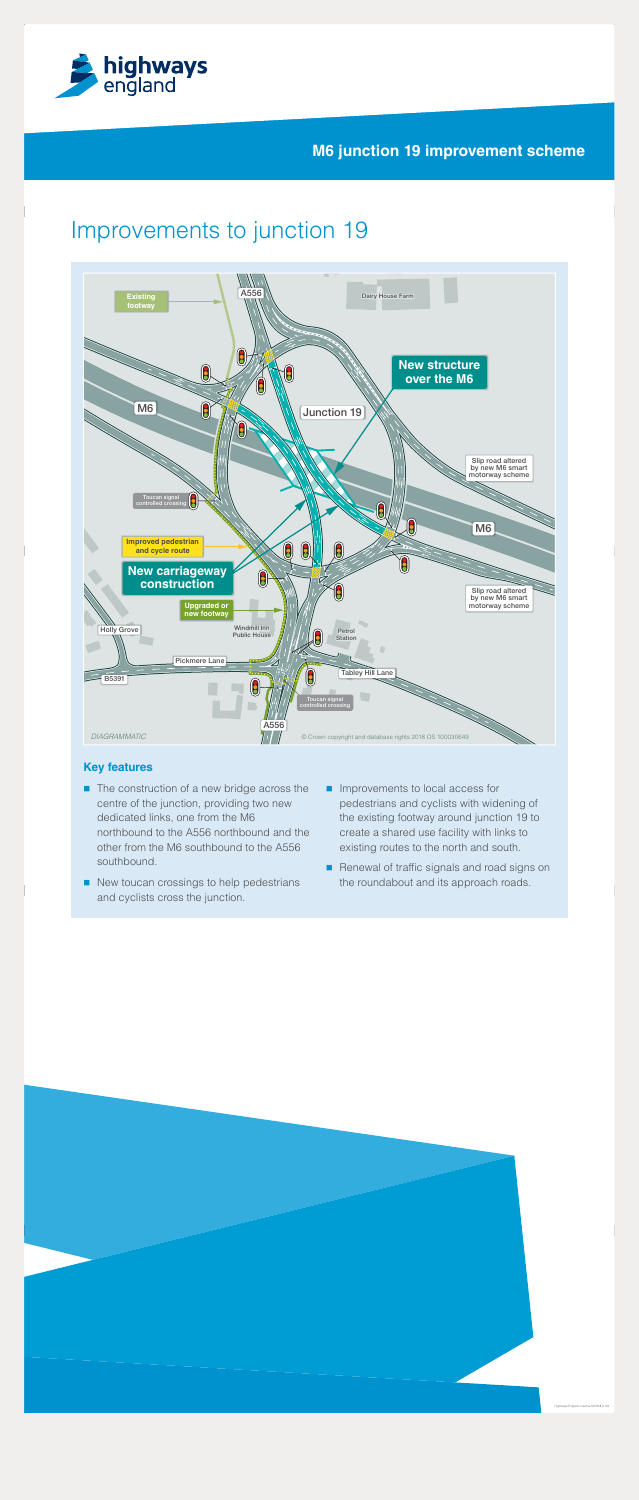

# Improvements to local roads



### **Key features:**

- New traffic signals to make turning into Pickmere Lane easier and safer.
- **Temporary central reserve island made** permanent.
- **Improved facilities for pedestrians and** cyclists, including Toucan crossings to help users cross the A556 at Pickmere Lane and Tabley Hill Lane safely.

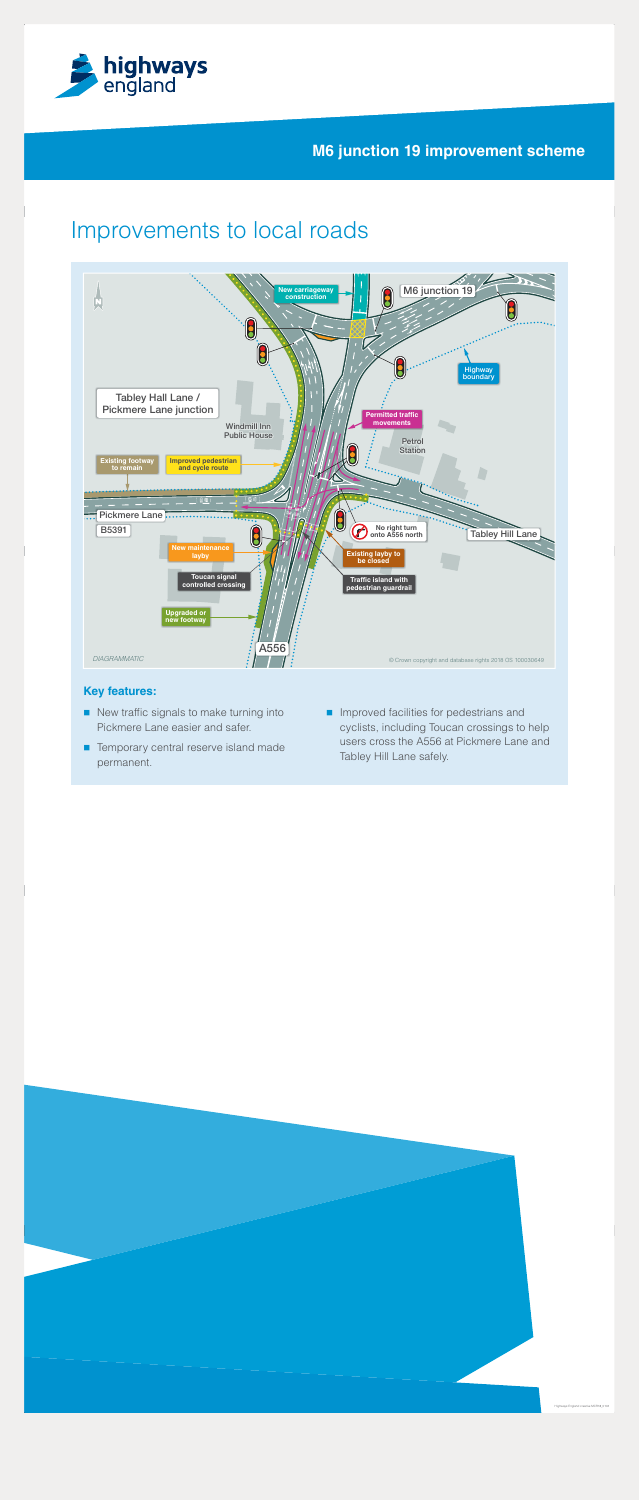

# Environmental considerations

We have undertaken a range of surveys and assessments to establish current environmental conditions, and to identify any environmental issues that need to be considered, including:

- Air quality
- Noise and vibration
- **Landscape and visual impact**
- Drainage and the water environment
- Geology and soils
- Nature conservation
- People and communities
- Cultural heritage
- **Materials**

### **Air quality**

֚֚֚֡

There are currently air quality concerns in the vicinity of junction 19. While there may be some temporary negative effects during construction of the new bridges the anticipated reduction in congestion at the junction should help air quality to improve in the longer term.

### **Landscape and visual impact**

The most obvious visual change at junction 19 will be the addition of a new bridge across the middle of the roundabout. It is not expected to be more intrusive than what is already there as it will be at the same level as the existing structures. There will also be some temporary impact on the landscape during construction caused by machinery and by the clearance of vegetation within the existing roundabout to allow the work to be carried out. New planting should mean there is no long-term impact.

### **Noise and vibration**

There is the potential for some additional noise and vibration caused by machinery during construction. Efforts will be made to keep this to a minimum, and no increase is expected when normal operation at the junction is resumed.



### **People and communities**

Traffic management measures will be needed during construction, but efforts are already being made to keep these to a minimum. The scheme will reduce congestion and is expected to improve connectivity across junction 19.

We will continue to work to understand and find ways to reduce environmental impacts while we continue the design process and also during the construction phase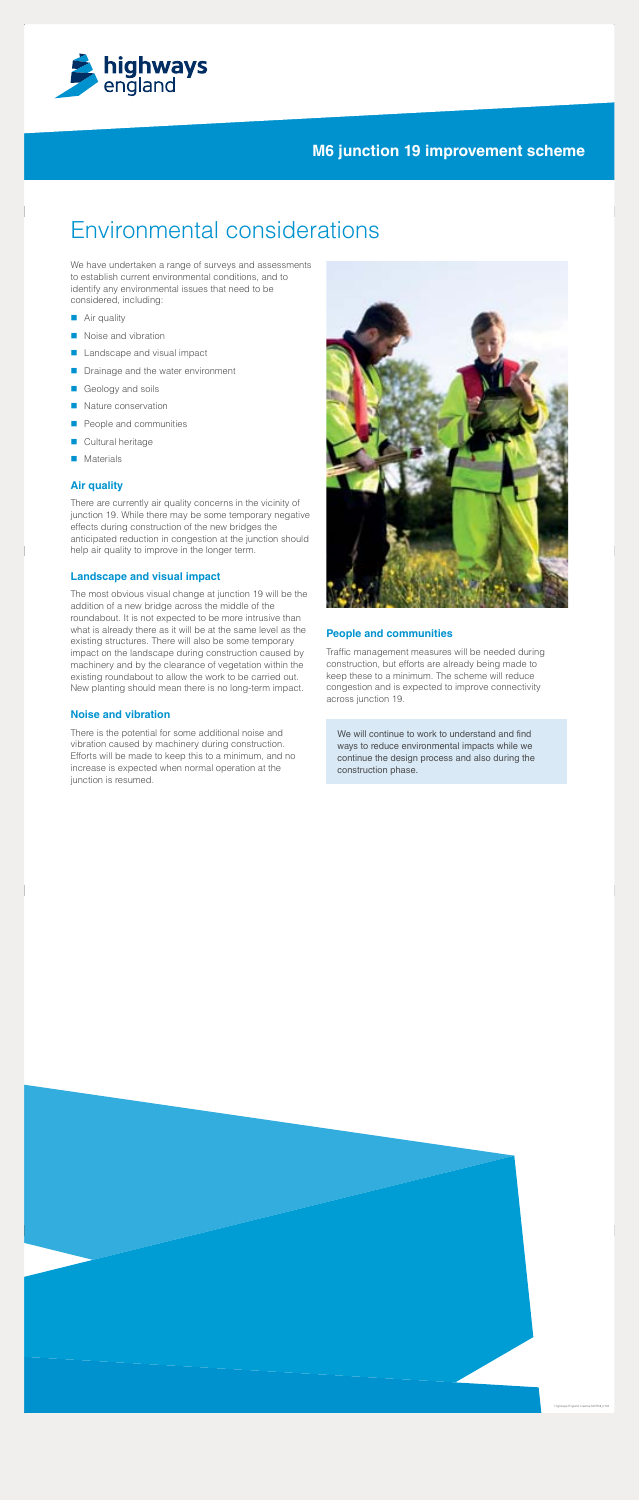

# Impacts on local community, cyclists and pedestrians

There is an existing footway on the western side of the junction (northbound). This involves crossing the motorway entry and exit slip roads without a controlled crossing. Surveys indicate that current pedestrian and cycle movements are very low.

There are opportunities to link into the new high-quality facilities provided as part of the A556 upgrade.





The proposed scheme will create an attractive new route and improve connectivity across junction 19 by:

- widening the existing footway to a shared use facility for pedestrians and cyclists
- installing new lighting
- providing signal-controlled crossing facilities on the slip roads